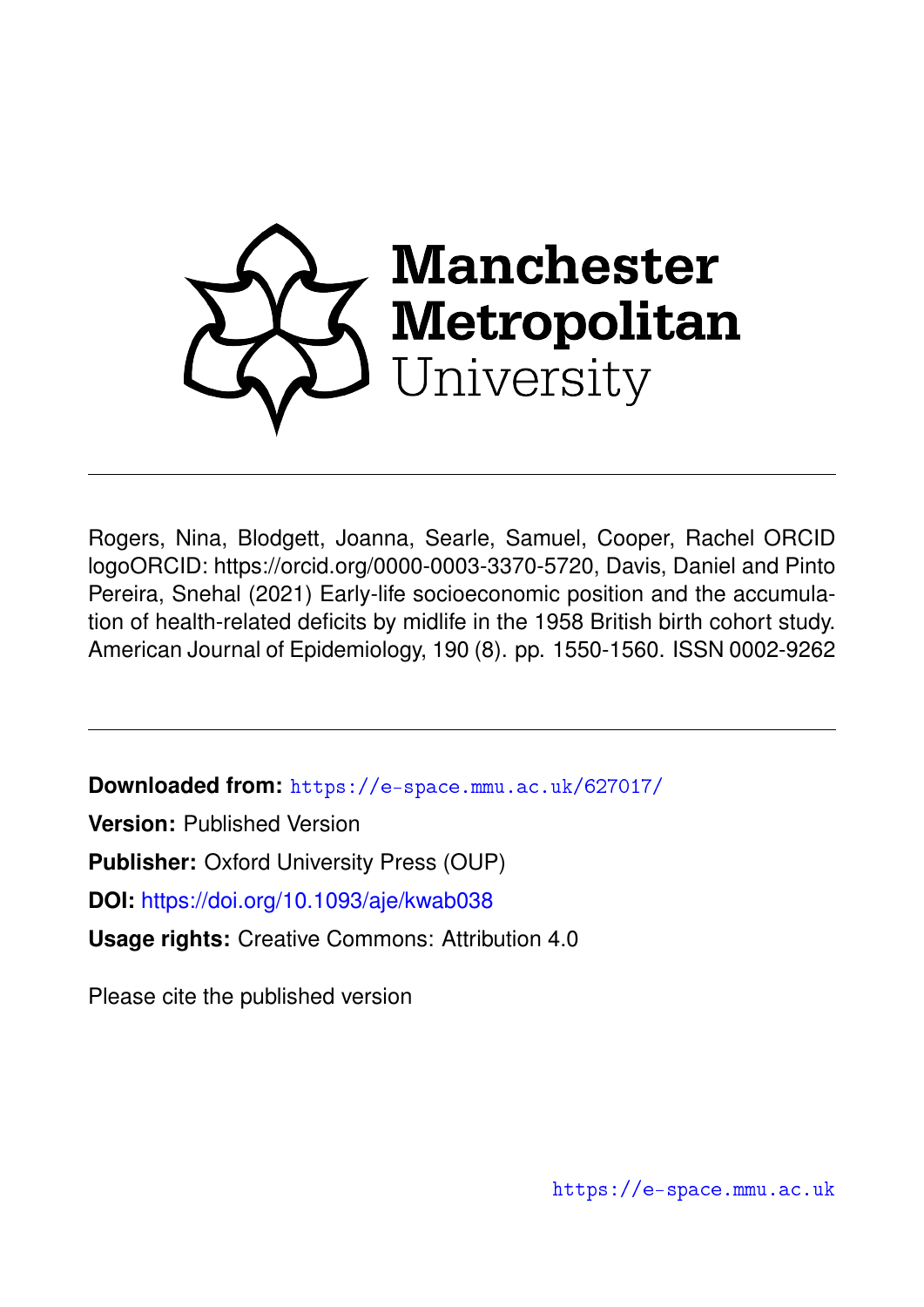

# **Original Contribution**

# **Early-Life Socioeconomic Position and the Accumulation of Health-Related Deficits by Midlife in the 1958 British Birth Cohort Study**

## **Nina T. Rogers, Joanna M. Blodgett, Samuel D. Searle, Rachel Cooper, Daniel H. J. Davis, and Snehal M. Pinto Pereira**∗

∗ Correspondence to Dr. Snehal Pinto Pereira, Institute of Sport, Exercise and Health, Division of Surgery and Interventional Science, Faculty of Medical Sciences, University College London, Gower Street, London WC1E 6BT, United Kingdom (e-mail: snehal.pereira@ucl.ac.uk).

Initially submitted September 14, 2020; accepted for publication February 10, 2021.

Reducing population levels of frailty is an important goal, and preventing its development in midadulthood could be pivotal. There is limited evidence on associations between childhood socioeconomic position (SEP) and frailty. Using data on the 1958 British birth cohort (followed from 1958 to 2016;  $n = 8,711$ ), we aimed to 1) establish the utility of measuring frailty in midlife, by examining associations between a 34-item frailty index at age 50 years  $(FI_{50y})$  and mortality at ages 50–58 years, and 2) examine associations between early-life SEP and FI<sub>50y</sub> and investigate whether these associations were explained by adult SEP. Hazard ratios for mortality increased with increasing frailty; for example, the sex-adjusted hazard ratio for the highest quintile of  $FI<sub>50y</sub>$  versus the lowest was 4.07 (95% confidence interval (CI): 2.64, 6.25). Lower early-life SEP was associated with higher Fl<sub>50y</sub>. Compared with participants born in the highest social class, the estimated total effect on  $F|_{50y}$  was 42.0% (95% CI: 35.5, 48.4) for participants born in the lowest class, with the proportion mediated by adult SEP being 0.45% (95% CI: 0.35, 0.55). Mediation by adult SEP was negligible for other early-life SEP classes. Findings suggest that early-life SEP is associated with frailty and that adult SEP only partially explains this association. Results highlight the importance of improving socioeconomic circumstances across the life course to reduce inequalities in midlife frailty.

birth cohort; childhood circumstances; early-life socioeconomic position; frailty; healthy aging; life course; socioeconomic status

Abbreviations: CI, confidence interval; FI, frailty index; FI<sub>50y</sub>, frailty index at age 50 years; NDE, natural direct effect; NIE, natural indirect effect; SEP, socioeconomic position; TE, total effect.

Frailty, a state of increased vulnerability resulting from age-related decline in physiological reserves [\(1\)](#page-9-0), is associated with adverse health outcomes, including falls, hospitalizations, and premature mortality  $(1, 2)$  $(1, 2)$  $(1, 2)$ . While there is no universal consensus regarding the operationalization of frailty [\(3\)](#page-9-2), the 2 most common approaches define frailty as a phenotype [\(4\)](#page-9-3) (based on 5 predefined physical frailty criteria [\(5\)](#page-9-4)) or a frailty index (FI), based on an accumulation of health-related deficits [\(6,](#page-9-5) [7\)](#page-9-6). Despite lack of a standard definition, there is acknowledgement that frailty presents a global challenge because of population aging [\(8,](#page-10-0) [9\)](#page-10-1). Although the prevalence of frailty increases with age, it is not limited to older ages [\(10\)](#page-10-2). However, most epidemiologic studies assessing predictors of frailty have focused exclusively on adults aged 65 years or more [\(11](#page-10-3)[–13\)](#page-10-4). This omission is important, because frailty reflects biological rather than chronological age [\(14\)](#page-10-5) and is a dynamic process that may be reversible  $(15)$ . However, increasing age (from 65 years onwards) is associated with a lower probability of improvement in frailty status [\(16\)](#page-10-7). Thus, there is emerging recognition that attention to frailty in midadulthood could be pivotal in terms of identifying, managing, and preventing severe frailty at older ages  $(17, 18)$  $(17, 18)$  $(17, 18)$ .

Reducing frailty at the population level is a desirable goal. To achieve this, a more precise understanding of predictors of frailty from midlife onwards is key to delaying its onset. A life-course approach to frailty has been discussed theoretically [\(19,](#page-10-10) [20\)](#page-10-11) and has the potential to identify when and how to intervene at different life stages to maximize the chance of healthy population aging [\(19\)](#page-10-10). However, to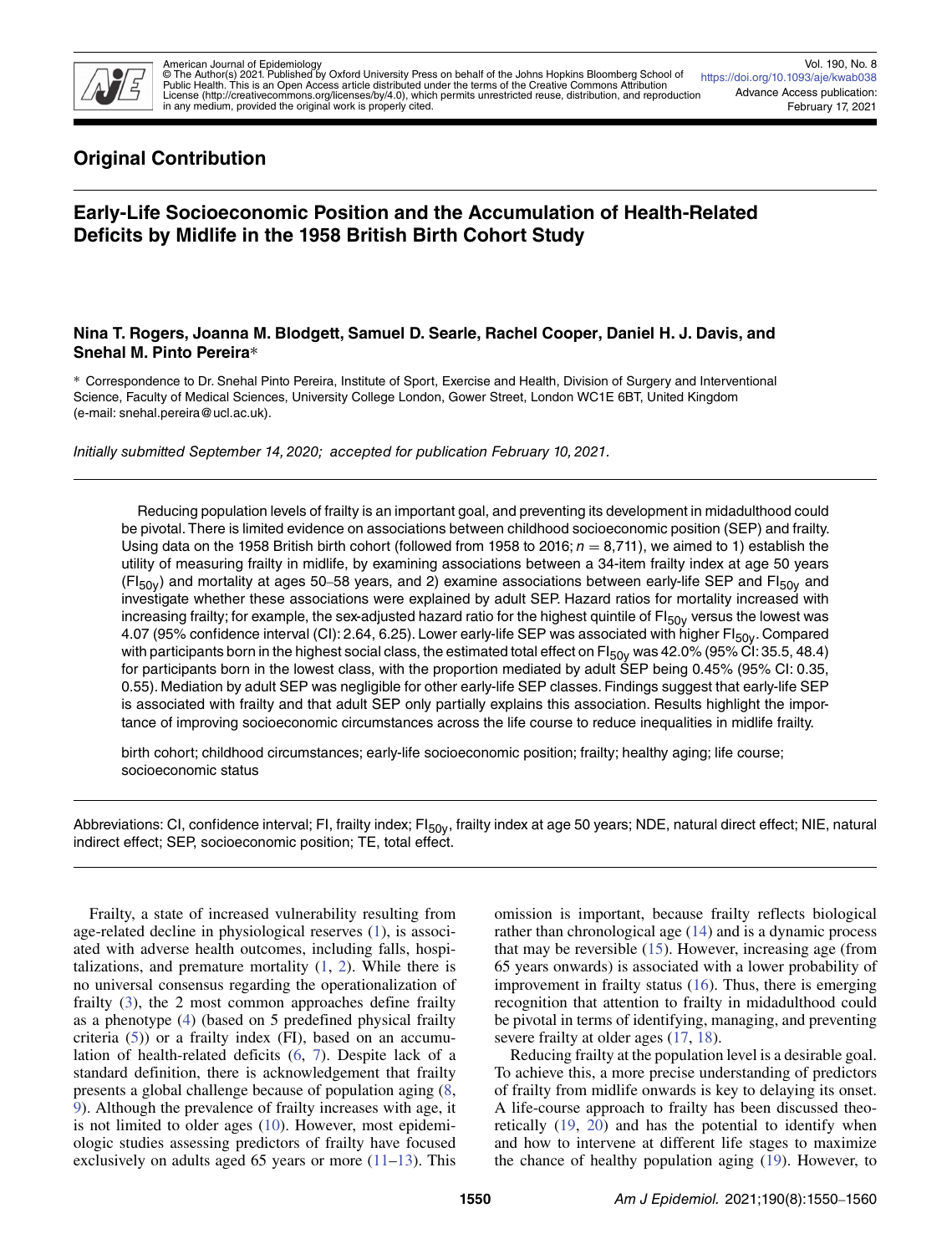date, only a few empirical life-course studies have examined frailty. For example, a body of literature is emerging on links between early-life socioeconomic position (SEP) and frailty at older ages [\(13,](#page-10-4) [21](#page-10-12)[–25\)](#page-10-13). However, these studies have relied on relatively small sample sizes  $(n < 1,100)$  [\(13,](#page-10-4) [25\)](#page-10-13) and retrospective reports of early-life SEP [\(21,](#page-10-12) [22\)](#page-10-14). Importantly, previous studies have examined mainly older adults, and where younger adults have been evaluated  $(21, 23-25)$  $(21, 23-25)$  $(21, 23-25)$  $(21, 23-25)$ , the age range has been broad, with little consideration for age-related differences in associations. While associations between frailty in adulthood and mortality are well established [\(1\)](#page-9-0), evidence suggests that frailty levels may have increased in recent generations [\(26\)](#page-10-16). In addition, some [\(27\)](#page-10-17) but not all [\(28\)](#page-10-18) studies suggest that the strength of the frailtymortality association may have weakened in more recent generations. Thus, there is utility in examining associations of frailty with both mortality and upstream factors, such as early-life SEP, in a single-aged sample from midadulthood to help clarify when in the life course these associations emerge.

Despite the burgeoning literature linking early-life SEP to frailty, only a few studies [\(13,](#page-10-4) [24,](#page-10-19) [25\)](#page-10-13) have examined whether this association is due to life-course continuities in disadvantage. Limited evidence suggests that adult socioeconomic circumstances fully explain associations between early-life SEP and frailty at older ages [\(13,](#page-10-4) [24,](#page-10-19) [25\)](#page-10-13). However, these studies have had several methodological limitations. For example, use of a single indicator of adult SEP, such as occupational class [\(13,](#page-10-4) [25\)](#page-10-13), may result in mismeasurement of the mediator, potentially undermining the analysis [\(29\)](#page-10-20). Moreover, confounders of the adult SEP-frailty relationship, such as smoking [\(30,](#page-10-21) [31\)](#page-10-22), that are themselves influenced by early-life SEP [\(32\)](#page-10-23) were not accounted for. To our knowledge, no study has examined these chains of associations in midlife, and almost all have operationalized frailty as a phenotype  $(13, 21, 23-25)$  $(13, 21, 23-25)$  $(13, 21, 23-25)$  $(13, 21, 23-25)$  $(13, 21, 23-25)$ , with few using an FI  $(22)$ . The validated FI [\(6\)](#page-9-5) is particularly suitable for examining frailty in midadulthood because, compared with other frailty measures (including the frailty phenotype), it is more sensitive to small changes in health status [\(33\)](#page-10-24), making it particularly suitable for examining frailty in midadulthood, a life stage in which health deficits are accumulating at a slower rate than at older ages [\(34\)](#page-10-25).

We aimed to address several outstanding research gaps regarding the utility of measuring frailty in midlife and the links between early-life SEP and frailty. Specifically, using data from the 1958 British birth cohort, we derived an index of frailty at age 50 years ( $FI<sub>50y</sub>$ ). To provide construct validity and establish the utility of measuring frailty in midlife, we examined associations between  $FI<sub>50y</sub>$  and mortality over an 8-year follow-up period. We then examined associations between early-life SEP and  $FI<sub>50y</sub>$  and investigated whether these associations were explained by adult SEP.

## **METHODS**

The 1958 British birth cohort includes over 17,000 participants who have been followed since their birth in England, Scotland, or Wales during a single week in March 1958 [\(35\)](#page-10-26). Ethical approval was given, including approval at age 50 years, by the London Multi-Centre Research Ethics Committee, and participants gave informed consent at various ages. Persons who responded in midadulthood were broadly representative of the surviving cohort [\(36\)](#page-10-27). At age 50 years, 9,789 cohort members participated; of these, 8,711 had a valid measure of  $FI<sub>50y</sub>$  (see Web Figure 1, available online at [https://doi.org/10.1093/aje/kwab038\)](https://doi.org/10.1093/aje/kwab038) and were included in the analysis. Compared with cohort members who took part at age 50 years but had insufficient information for creation of an FI  $(n = 1,078)$ , participants included in this study had a more favorable SEP in early life and in adulthood (Web Table 1).

#### **Measurement of variables**

Frailty index. The FI was derived following guidelines outlined elsewhere [\(37\)](#page-10-28). An included variable was required to be 1) a health-associated deficit with a prevalence that generally increases with age and 2) a factor that is not universal in the adult population by midlife (e.g., myopia was not included, but age-related sight changes (presbyopia) were included); additionally, when considered together, 3) the included variables had to cover a range of physiological systems and processes. The  $FI<sub>50y</sub>$  included 34 variables [\(Table 1\)](#page-3-0) covering 8 broad health domains (comorbidity, physical functioning, sensory functioning, mental health, cognitive function, fatigue, sleep, and general health). Most variables were dichotomized and given a score of 1 (deficit present) or 0 (deficit absent). Following the guidelines [\(37\)](#page-10-28), cohort members  $(n = 8,711; 89.0\%)$  were included if they had information on at least 30 deficits. For each included individual, an  $FI<sub>50v</sub>$  was generated by summing the total number of deficits reported and dividing by the total number of deficits considered (the number of deficits considered varied from 30 to 34), producing a continuous score between 0 and 1.

Mortality. Information on deaths occurring from 2008 (when cohort members were aged 50 years) to the end of 2016 (when cohort members were aged 58 years) was ascertained from a variety of sources, the majority (*n* = 198; 94.7%) through linkage to death certificates from the National Health Service Central Register [\(38\)](#page-10-29). Information obtained from relatives or close friends during survey activities/cohort maintenance allowed identification of 11 further deaths (see Web Table 2 footnotes).

Early-life SEP. Early-life SEP was identified from prospectively recorded information on father's occupation at birth in 1958 or, if missing, at age 7 years in 1965 (*n* = 631; 7.24%). Using the Registrar General's Social Classification groupings, 4 SEP categories were identified: professional/ managerial (classes I/II), skilled nonmanual (class III nonmanual), skilled manual (class III manual), and partly skilled/unskilled manual (classes IV/V and cases where there was no male head of the household).

Adult SEP. Adult SEP was considered a potential intermediary factor based on established associations with both early-life SEP [\(39,](#page-10-30) [40\)](#page-10-31) and frailty [\(26,](#page-10-16) [41\)](#page-10-32). It was represented by occupational class at age 42 years (or, if missing, at age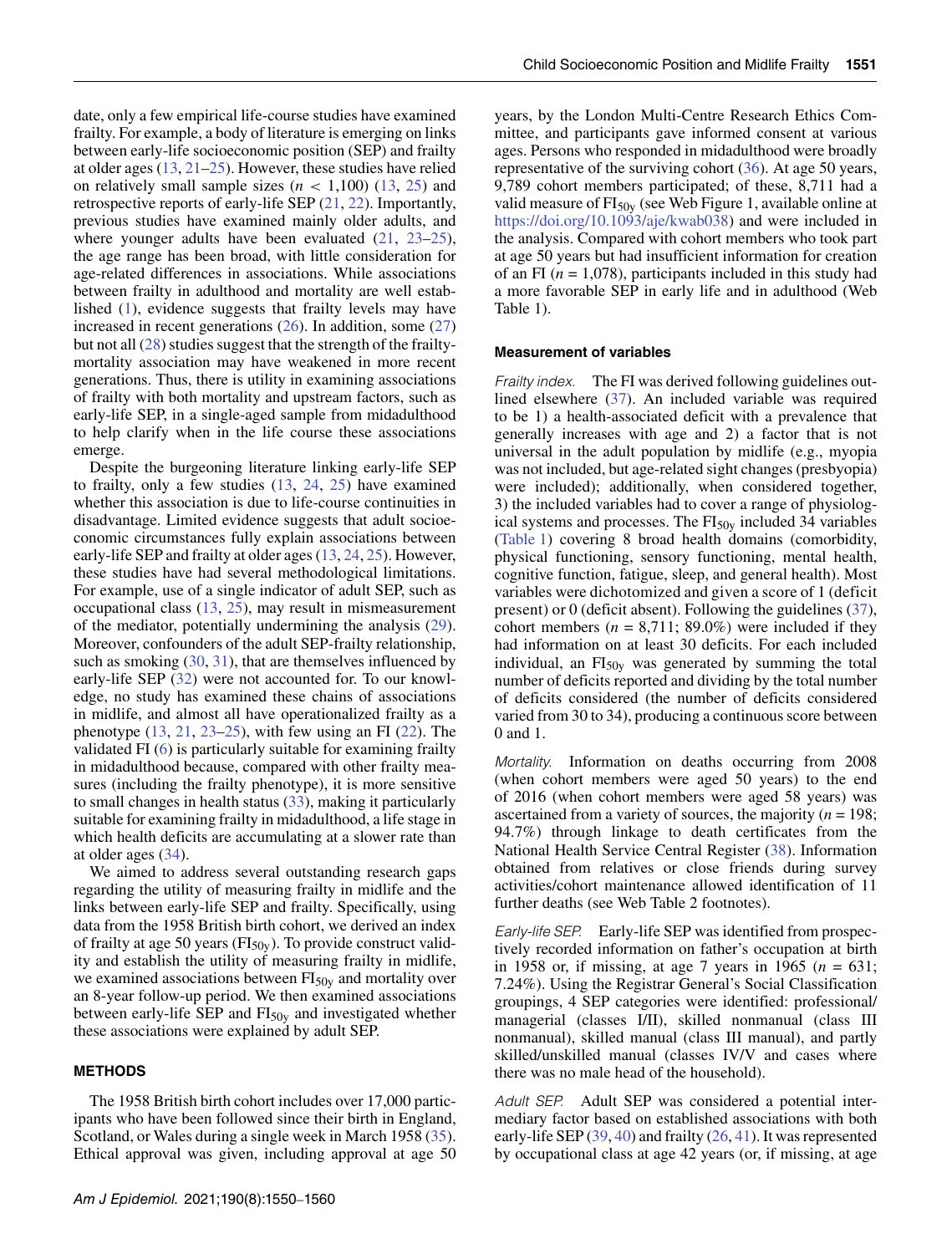<span id="page-3-0"></span>Table 1. Health Deficits Used to Construct a 34-Item Index of Frailty at Age 50 Years for Participants in the 1958 British Birth Cohort (n = 8,711), 2008

|                                                                                                                                                                     | <b>Health Deficit Value<sup>a</sup></b> |       |       |       | <b>Missing Data</b> |          |
|---------------------------------------------------------------------------------------------------------------------------------------------------------------------|-----------------------------------------|-------|-------|-------|---------------------|----------|
| <b>Domain and Health Variable</b>                                                                                                                                   | 0                                       |       | 1     |       |                     |          |
|                                                                                                                                                                     | No.                                     | $\%$  | No.   | $\%$  | No.                 | %        |
| Comorbidity                                                                                                                                                         |                                         |       |       |       |                     |          |
| Asthma/wheezy bronchitis <sup>b</sup>                                                                                                                               | 7,878                                   | 90.44 | 833   | 9.56  | 0                   | 0        |
| Type 2 diabetes <sup>b</sup>                                                                                                                                        | 8,340                                   | 95.74 | 371   | 4.26  | 0                   | $\Omega$ |
| Recurrent backache, prolapsed disc, or sciatica <sup>b</sup>                                                                                                        | 7,221                                   | 82.90 | 1,490 | 17.10 | 0                   | 0        |
| Body pain <sup>c, d</sup>                                                                                                                                           | 7,984                                   | 91.94 | 700   | 8.06  | 27                  | 0.31     |
| High blood pressure <sup>b</sup>                                                                                                                                    | 7,395                                   | 84.89 | 1,316 | 15.11 | 0                   | 0        |
| Stomach issuesb,e                                                                                                                                                   | 7,987                                   | 96.86 | 259   | 3.14  | 465                 | 5.34     |
| Kidney/bladder problems <sup>b</sup>                                                                                                                                | 8,499                                   | 97.57 | 212   | 2.43  | 0                   | 0        |
| Persistent cough/bringing up phlegm <sup>b</sup>                                                                                                                    | 8,349                                   | 95.84 | 362   | 4.16  | 0                   | $\Omega$ |
| Sensory factors <sup>b</sup>                                                                                                                                        |                                         |       |       |       |                     |          |
| Hearing problems <sup>t</sup>                                                                                                                                       | 7,868                                   | 90.32 | 843   | 9.68  | 0                   | $\Omega$ |
| Eyesight problems <sup>g</sup>                                                                                                                                      | 8,441                                   | 97.11 | 251   | 2.89  | 19                  | 0.22     |
| Cognitive function <sup>h</sup>                                                                                                                                     |                                         |       |       |       |                     |          |
| Delayed recall of 10 words                                                                                                                                          | 6,176                                   | 71.80 | 2,426 | 28.2  | 109                 | 1.25     |
| Immediate recall of 10 words                                                                                                                                        | 6,853                                   | 79.14 | 1,806 | 20.9  | 52                  | 0.60     |
| No. of animals named in 1 minute                                                                                                                                    | 6,402                                   | 73.93 | 2,257 | 26.1  | 52                  | 0.60     |
| No. of accurately crossed out P's and W's in a letter grid                                                                                                          | 6,442                                   | 75.57 | 2,082 | 24.4  | 187                 | 2.15     |
| General health                                                                                                                                                      |                                         |       |       |       |                     |          |
| Self-rated general health'                                                                                                                                          | 1,731                                   | 19.88 | 455   | 5.23  | 3                   | 0.03     |
| Self-rated health compared with 1 year agol                                                                                                                         | 7,420                                   | 85.18 | 193   | 2.22  | 0                   | $\Omega$ |
| Health limiting social activities (e.g., visiting friends,                                                                                                          | 8,307                                   | 95.71 | 372   | 4.29  | 32                  | 0.37     |
| relatives) <sup>k</sup>                                                                                                                                             |                                         |       |       |       |                     |          |
| Expecting one's health to get worse                                                                                                                                 | 6,715                                   | 94.10 | 510   | 5.90  | 61                  | 0.70     |
| Mental health                                                                                                                                                       |                                         |       |       |       |                     |          |
| Physical/emotional problems interfering with normal<br>social activities with family, friends, groups,<br>neighbors <sup>d, m</sup>                                 | 7,972                                   | 91.80 | 712   | 8.20  | 27                  | 0.31     |
| Feeling so down in the dumps that nothing could cheer<br>you up <sup>n</sup>                                                                                        | 8,469                                   | 97.37 | 229   | 2.63  | 13                  | 0.15     |
| Having seen a doctor or specialist or having been to a<br>hospital because one was feeling low, depressed, or<br>sad (and was still symptomatic) <sup>b</sup>       | 8,404                                   | 96.50 | 305   | 3.50  | 2                   | 0.02     |
| Having seen a doctor or specialist or having been to a<br>hospital because one was feeling generally anxious or<br>jittery (and was still symptomatic) <sup>b</sup> | 8,564                                   | 98.32 | 146   | 1.68  | 1                   | 0.01     |
| Physical function <sup>o</sup>                                                                                                                                      |                                         |       |       |       |                     |          |
| Moderate physical activities (e.g., pushing vacuum,<br>moving table, bowling, playing golf)                                                                         | 8,241                                   | 94.70 | 461   | 5.30  | 9                   | 0.10     |
| Lifting groceries                                                                                                                                                   | 8,257                                   | 94.95 | 439   | 5.05  | 15                  | 0.17     |
| Climbing 1 flight of stairs                                                                                                                                         | 8,353                                   | 96.09 | 340   | 3.91  | 18                  | 0.21     |
| Bending, kneeling, and stooping                                                                                                                                     | 8,025                                   | 92.22 | 677   | 7.78  | 9                   | 0.10     |
| Walking 100 yards (91.4 m)                                                                                                                                          | 8,365                                   | 96.14 | 336   | 3.86  | 10                  | 0.11     |
| Bathing                                                                                                                                                             | 8,444                                   | 96.99 | 262   | 3.01  | 5                   | 0.06     |

**Table continues**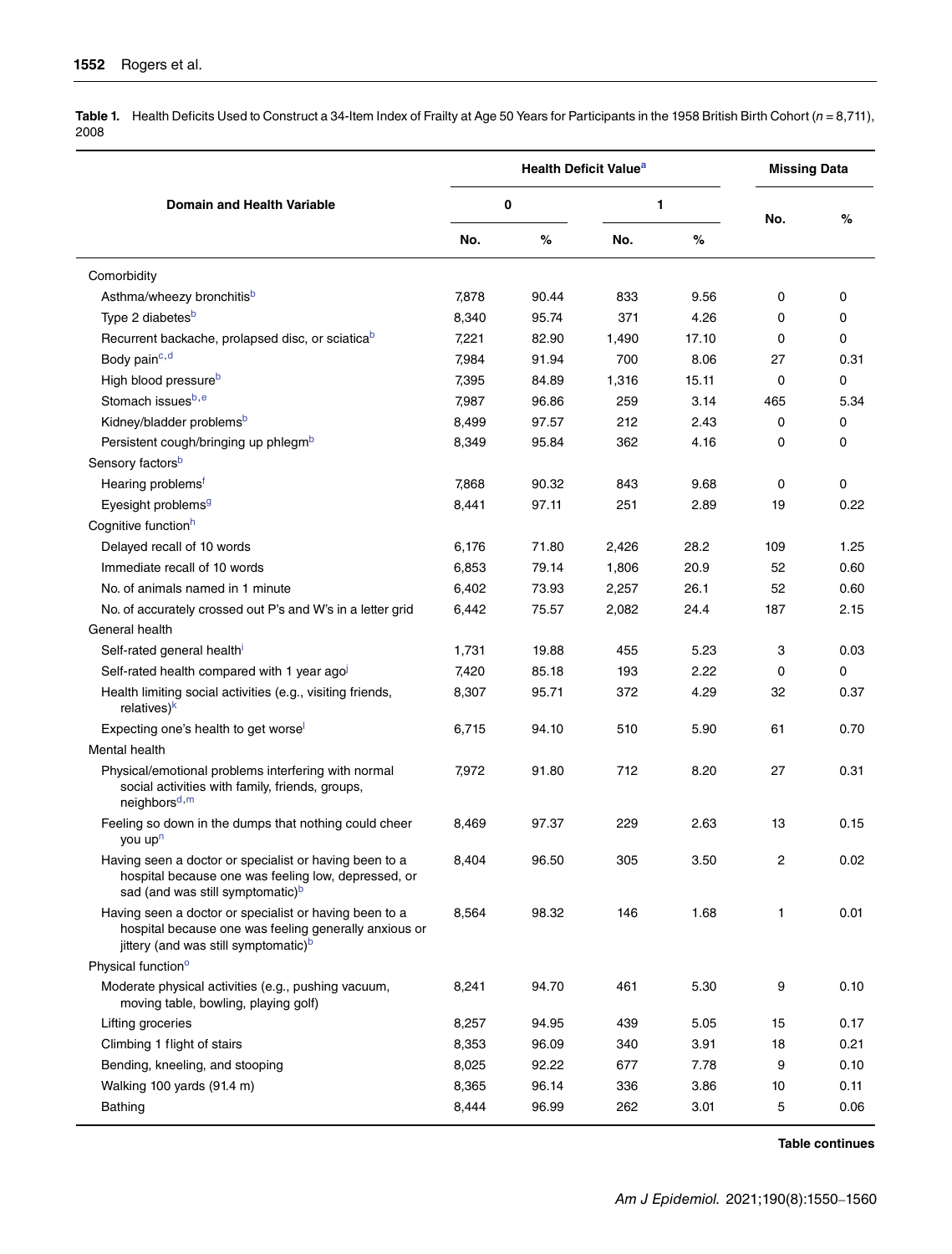#### **Table 1.** Continued

|                                                                                   |       | <b>Health Deficit Value<sup>a</sup></b> | <b>Missing Data</b> |      |     |      |
|-----------------------------------------------------------------------------------|-------|-----------------------------------------|---------------------|------|-----|------|
| Domain and Health Variable                                                        | 0     |                                         |                     |      | No. | %    |
|                                                                                   | No.   | %                                       | No.                 | %    |     |      |
| Fatigue <sup>d</sup>                                                              |       |                                         |                     |      |     |      |
| Having a lot of energy <sup>p</sup>                                               | 8,179 | 94.05                                   | 518                 | 5.96 | 14  | 0.16 |
| Feeling worn out <sup>q</sup>                                                     | 7,992 | 91.90                                   | 704                 | 8.10 | 15  | 0.17 |
| Feeling full of life <sup>r</sup>                                                 | 8,326 | 95.73                                   | 371                 | 4.27 | 14  | 0.16 |
| Feeling tired <sup>s</sup>                                                        | 8,323 | 95.71                                   | 373                 | 4.29 | 15  | 0.17 |
| Sleep                                                                             |       |                                         |                     |      |     |      |
| Amount of time usually needed to fall asleep <sup>t</sup>                         | 8,152 | 93.76                                   | 543                 | 6.24 | 16  | 0.18 |
| Getting enough sleep to feel rested upon waking in the<br>morning <sup>d, u</sup> | 8,097 | 92.99                                   | 610                 | 7.01 | 4   | 0.05 |

a All variables were self-reported and were given a score of 1 (deficit present) or 0 (deficit absent). Deficits that included an intermediary response (e.g., "sometimes" or "a little") were assigned a score between 0 and 1 as appropriate.

 $<sup>b</sup>$  0 = no; 1 = yes.</sup>

 $c$  0 = none, very mild, mild, or moderate; 1 = severe or very severe.

<sup>d</sup> In the past month.

<sup>e</sup> Stomach issues included gallstones, gastric ulcer, acid reflux, diverticulitis, hernia, tumor, and cancer.

<sup>f</sup> Hearing problems included hearing loss in 1 or both ears, tinnitus, Ménière disease, age-related degeneration, and inability to hear certain noises.

<sup>g</sup> Eyesight problems included diabetes-associated eye disease, glaucoma, cataract, macular degeneration, low vision, and blindness.

 $h =$  0 = upper 3 quartiles; 1 = lowest quartile.

 $\frac{1}{1}$  0 = excellent (n = 1,731 (19.9%)); 0.25 = very good (n = 2,906 (33.4%)); 0.5 = good (n = 2,544 (29.2%)); 0.75 = fair (n = 1,072 (12.3%));  $1 =$  poor (*n* = 455 (5.2%)).

 $j \ 0 =$  much better/the same (n = 7,420 (85.2%)); 0.5 = worse (n = 1,098 (12.6%)); 1 = much worse (n = 193 (2.2%)).

 $k$  0 = a good bit/some/a little/none of the time (n = 8,307 (95.7%)); 1 = all/most of the time (n = 372 (4.3%)).

 $\frac{1}{1}$  0 = don't know/mostly false/definitely false (n = 6,715 (77.6%)); 0.5 = mostly true (n = 1,425 (16.5%)); 1 = definitely true (n = 510 (5.9%)).

 $m_0$  = not at all/slightly/moderately (n = 7,972 (91.8%)); 1 = quite a bit/extremely (n = 712 (8.2%)).

 $n = 0$  = a good bit/some/a little/none of the time (n = 8,469 (97.4%)); all/most of the time (n = 229 (2.6%)).

 $^{\circ}$  0 = limited a little/not limited; 1 = limited a lot.

 $p = 0$  = all/most/some of the time (n = 7,159 (82.3%)); 0.5 = a little of the time (n = 1,021 (11.7%)); 1 = none of the time (n = 518 (6.0%)).

 $q_0 = a$  good bit of the time/some of the time/a little of the time/none of the time (n = 7,992 (91.9%)); 1 = all/most of the time (n = 704 (8.1%)).

 $r = 0$  = all/most of the time/a good bit of the time/some of the time/a little of the time (n = 8,326 (95.7%)); 1 = none of the time (n = 371 (4.3%)).

 $s = 0$  = a good bit of the time/some of the time/a little of the time/none of the time (n = 8,323 (95.7%)); 1 = all/most of the time (n = 373 (4.3%)).

 $t = 1$  hour or less (n = 8,152 (93.8%)); 1 = over 1 hour (n = 543 (6.2%)).

 $\mu$  0 = all/most/a good bit/some/a little bit of the time (n = 8,097 (93.0%)); 1 = none of the time (n = 610 (7.0%)).

33 years  $(n = 829; 9.52\%)$ , educational attainment by age 33 years, and household tenure at age 45 years (see [Table 2](#page-5-0) footnotes).

Confounders. Confounders were identified a priori on the basis of factors associated with early-life SEP, adult SEP, and frailty. These included sex as a baseline confounder and physical activity [\(42,](#page-11-0) [43\)](#page-11-1), smoking [\(30,](#page-10-21) [31\)](#page-10-22), and problem alcohol drinking [\(30,](#page-10-21) [44\)](#page-11-2) as confounders of the adult SEPfrailty relationship that are influenced by early-life SEP [\(32,](#page-10-23) [43,](#page-11-1) [45\)](#page-11-3) (see [Figure 1](#page-6-0) and Web Appendix 1).

#### **Statistical analysis**

Proportional hazards for mortality were visually assessed using Kaplan-Meier plots. Cox proportional hazards models were used to estimate (sex-adjusted) hazard ratios and 95%

confidence intervals for associations between  $FI<sub>50y</sub>$  and allcause mortality at ages 50–58 years. Associations between FI and mortality are commonly examined using a continuous measure [\(46\)](#page-11-4) or prespecified FI categories (0–0.1, 0.1– 0.2, etc.)  $(2, 47, 48)$  $(2, 47, 48)$  $(2, 47, 48)$  $(2, 47, 48)$  $(2, 47, 48)$ . In midlife, the FI is highly skewed (e.g., approximately 60% of the sample has an FI *<* 0.1); thus, these categorizations were not appropriate. Therefore, similar to other investigators, we divided  $FI<sub>50y</sub>$  into quintiles [\(49\)](#page-11-7). Survival time included time from completion of the age-50 survey to the date of death, censoring (last date of contact), or the end of the study period (December 2016), whichever came first. Schoenfeld residuals were checked to test the assumption of proportional hazards for  $FI<sub>50y</sub>$  and sex; neither violated the assumption.

Using linear regression, we examined whether associations between early-life SEP and  $FI<sub>50y</sub>$  varied by sex. There was no evidence of effect modification ( $P = 0.35$ ); hence,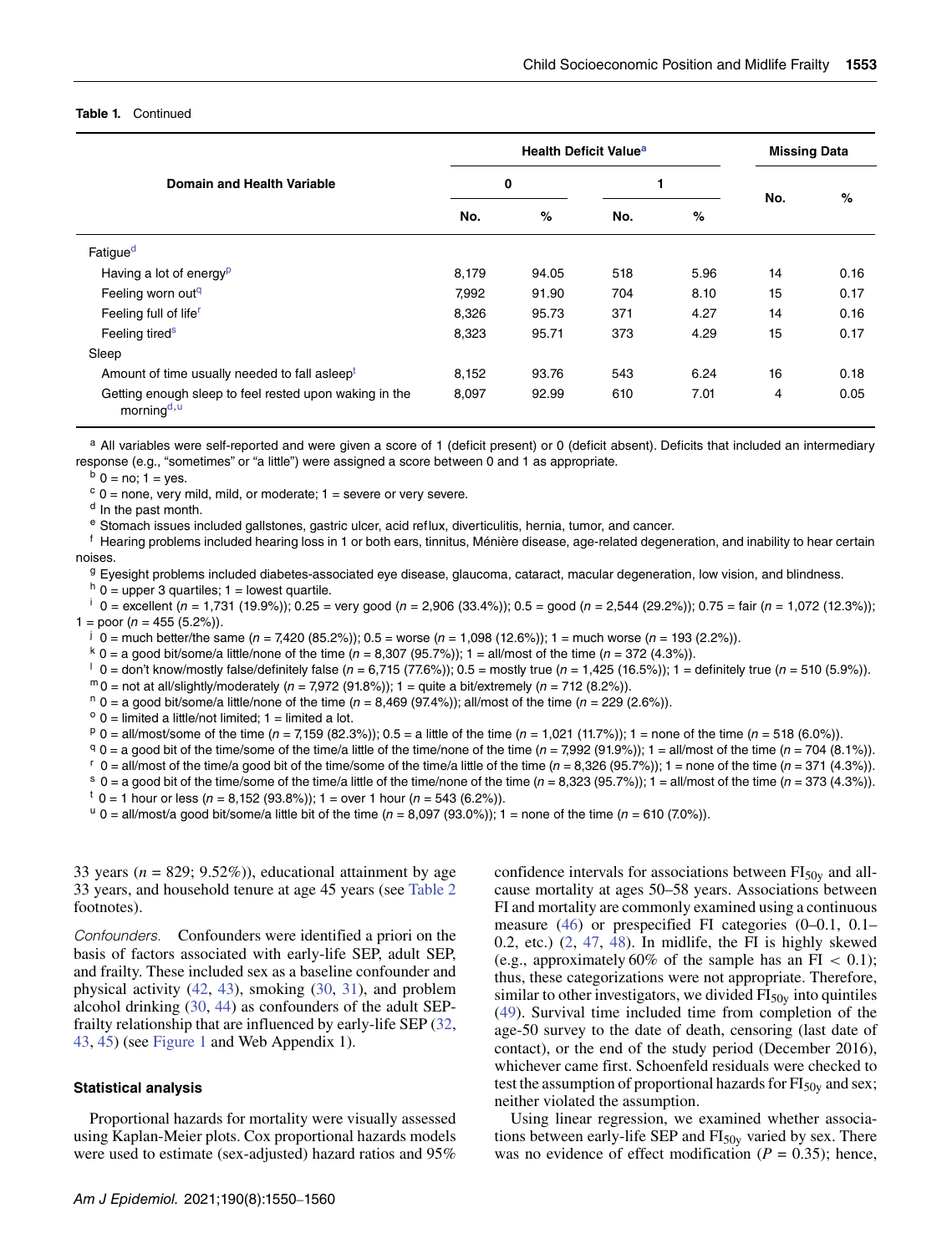<span id="page-5-0"></span>Table 2. Early-Life and Adult Socioeconomic Characteristics and Frailty Index Score at Age 50 Years in the 1958 British Birth Cohort (n = 8,711), 1958–2008a

| <b>SEP Variable</b>                                                                                        | <b>Total Population</b> |      | Women               |      | Men                 |      |  |
|------------------------------------------------------------------------------------------------------------|-------------------------|------|---------------------|------|---------------------|------|--|
|                                                                                                            | No.                     | %    | No.                 | $\%$ | No.                 | $\%$ |  |
| Early-life SEP <sup>b</sup> (father's occupational class)                                                  |                         |      |                     |      |                     |      |  |
| 1/11                                                                                                       | 1,671                   | 19.7 | 856                 | 19.5 | 815                 | 20.0 |  |
| III nonmanual                                                                                              | 877                     | 10.4 | 439                 | 9.98 | 438                 | 10.8 |  |
| III manual                                                                                                 | 4,054                   | 47.9 | 2,110               | 48.0 | 1,944               | 47.8 |  |
| IV/V                                                                                                       | 1,865                   | 22.0 | 994                 | 22.6 | 871                 | 21.4 |  |
| Adult occupational class <sup>b</sup>                                                                      |                         |      |                     |      |                     |      |  |
| 1/11                                                                                                       | 3,368                   | 42.1 | 1,530               | 36.9 | 1838                | 47.8 |  |
| III nonmanual                                                                                              | 1,836                   | 23.0 | 1,449               | 35.0 | 387                 | 10.1 |  |
| III manual                                                                                                 | 1,475                   | 18.5 | 288                 | 6.95 | 1,187               | 30.8 |  |
| IV/V                                                                                                       | 1,313                   | 16.4 | 876                 | 21.1 | 437                 | 11.4 |  |
| Adult educational level <sup>c</sup>                                                                       |                         |      |                     |      |                     |      |  |
| <o-levels< td=""><td>1,596</td><td>21.4</td><td>944</td><td>23.8</td><td>652</td><td>18.6</td></o-levels<> | 1,596                   | 21.4 | 944                 | 23.8 | 652                 | 18.6 |  |
| O-levels                                                                                                   | 2,548                   | 34.1 | 1,503               | 37.9 | 1,045               | 29.8 |  |
| A-levels                                                                                                   | 2,245                   | 30.1 | 1,013               | 25.6 | 1,232               | 35.1 |  |
| Degree or higher                                                                                           | 1,083                   | 14.5 | 505                 | 12.7 | 578                 | 16.5 |  |
| Adult housing tenured                                                                                      |                         |      |                     |      |                     |      |  |
| Owner                                                                                                      | 7,346                   | 84.4 | 3,816               | 84.4 | 3,530               | 84.5 |  |
| Renter                                                                                                     | 1,145                   | 13.2 | 618                 | 13.7 | 527                 | 12.6 |  |
| Other                                                                                                      | 221                     | 2.4  | 88                  | 2.0  | 123                 | 2.9  |  |
| Frailty index score <sup>e</sup>                                                                           | $0.07(0.04 - 0.13)$     |      | $0.07(0.03 - 0.13)$ |      | $0.07(0.04 - 0.13)$ |      |  |

Abbreviation: SEP, socioeconomic position.

a Based on observed (i.e., unimputed) data.

<sup>b</sup> Early-life SEP based on father's occupation at birth (or, if missing, at age 7 years) and adult occupational class at age 42 years (or, if missing, at age 33 years). Both were classified using the United Kingdom Register General's classification of occupations and grouped into the following categories: professional/managerial (classes I/II), skilled nonmanual (class III nonmanual), skilled manual (class III manual), and partly/unskilled manual (classes IV/V; in early life, also included cases where there was no male head of the household).

<sup>c</sup> Educational attainment based on the participant's highest educational qualification by age 33 years. O-levels: high school qualifications, typically ascertained at age 16 years. A-levels: national qualifications, typically ascertained at age 18 years.

<sup>d</sup> Housing tenure based on financial circumstances of the participant's housing arrangements at age 45 years (or, if missing, at age 42/50 years). Tenure was grouped into 3 categories: owning a property (outright or with a mortgage), renting (or having a partial mortgage), and other (e.g., living rent-free with a relative).

<sup>e</sup> Values are expressed as median (interquartile range).

results from sex-adjusted analyses are presented. For ease of interpretation,  $FI<sub>50y</sub>$  was log-transformed and multiplied by 100, whereby regression coefficients can be interpreted as the symmetrical percent difference in mean values [\(50\)](#page-11-8). Before log-transforming  $FI<sub>50y</sub>$ , we added 0.01 to the index, as in previous work  $(51)$ , to circumvent logarithmic values of 0.

#### **Creation of latent classes to represent adult SEP**

To account for potential measurement error introduced by using a single indicator of adult SEP, we created a latent class variable using adult occupational class, educational attainment, and household tenure, which capture different aspects of SEP [\(52\)](#page-11-10). The best-fitting class solution was based

on model fit statistics: the Akaike [\(53\)](#page-11-11) and Bayesian [\(54\)](#page-11-12) information criteria, with lower values indicating better fit. Class discrimination was assessed using entropy, with values of 0.6 or higher indicating good class separation [\(55\)](#page-11-13). After identification of the optimal number of classes, participants were assigned to their most likely class, which created a categorical variable representing adult SEP that was used in subsequent analyses.

## **Mediation analysis**

Details on the adopted counterfactual approach are given elsewhere [\(56\)](#page-11-14). In brief, we compared scenarios whereby the entire population was assigned a specific category for earlylife SEP (i.e., classes I/II (baseline), class III nonmanual,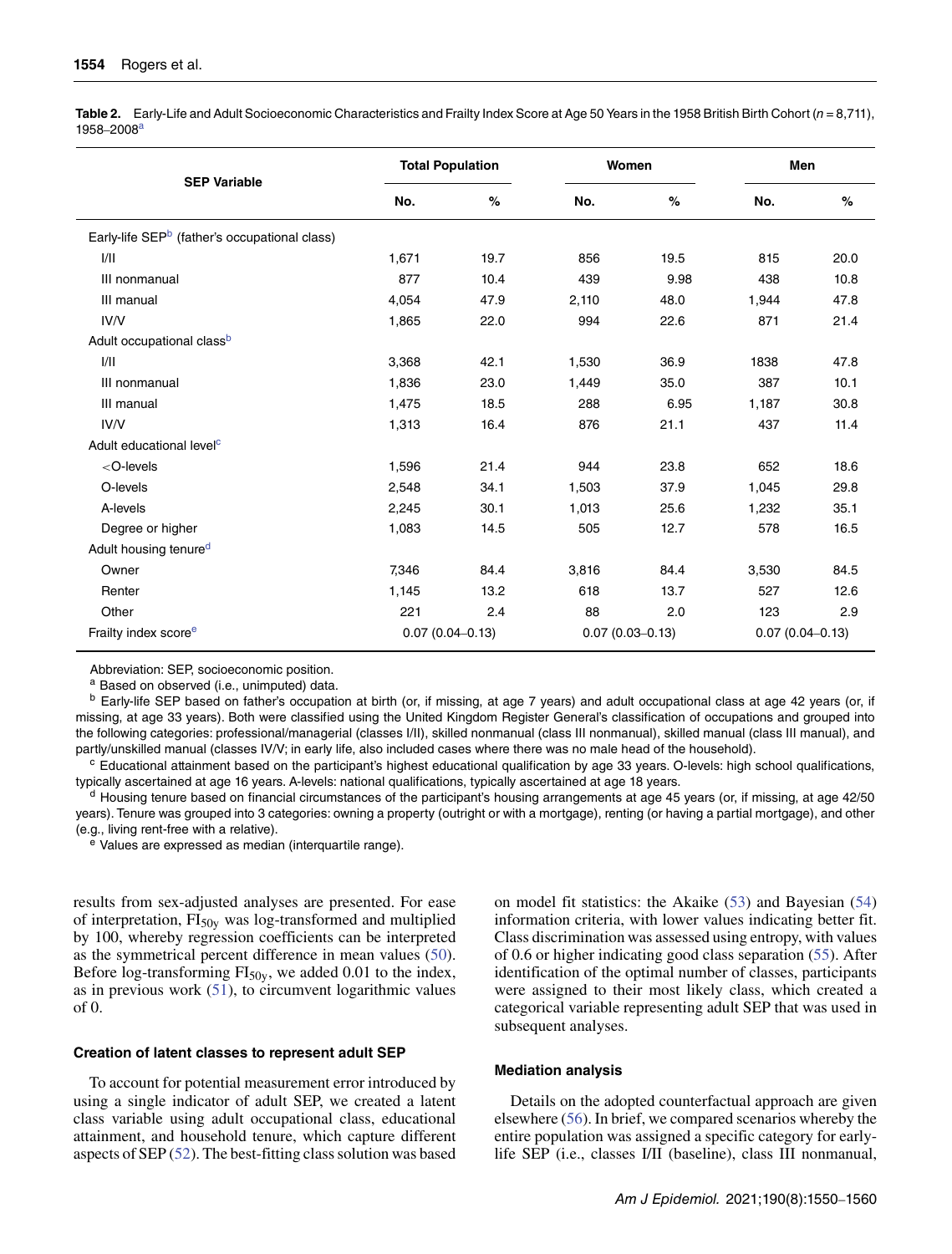

<span id="page-6-0"></span>Figure 1. Proposed relationships between early-life socioeconomic position (SEP), adult SEP, and frailty. Boxes represent observed variables; the circle represents a latent variable. (See Methods section of the text for details.)

class III manual, or classes IV/V) and adult SEP (represented by a latent variable). Our targets of estimation, the total effect (TE), natural direct effect (NDE), and natural indirect effect (NIE), were estimated for each of the 3 levels of early-life SEP as compared with the baseline (classes I/II). For each level of early-life SEP, the TE on frailty was partitioned into the effect mediated via adult SEP (NIE) and a nonmediated effect (NDE). For each level of earlylife SEP as compared with baseline, the TE is the percent difference in frailty comparing 2 situations: the percent difference in mean  $FI<sub>50y</sub>$  if all individuals were assigned to 1) the level of early-life SEP under consideration and 2) the baseline category of early-life SEP. For each level of early-life SEP compared with the baseline, the NDE is the percent difference in frailty comparing the situations where all individuals are assigned to early-life SEP at either 1) the level under consideration or 2) the baseline level, with adult SEP set to the value that would be observed if early-life SEP were set at its baseline level. The NIE is the difference between the relevant TE and NDE. We estimated these effects using the g-computation procedure in STATA, version 15 (StataCorp LLC, College Station, Texas) [\(56\)](#page-11-14) (see Web Appendix 2). This procedure allowed us to estimate the effects of interest while allowing for confounders of the relationship between adult SEP and frailty that are influenced by early-life SEP.

We conducted sensitivity analysis to determine whether any single item or one of the 8 domains in the FI was particularly important for examined relationships. We systematically removed one item (or domain) at a time from the FI and examined associations between 1)  $FI<sub>50y</sub>$  (minus the single item/domain) and subsequent mortality and 2) earlylife SEP and  $FI<sub>50y</sub>$  (minus the single item/domain).

The prevalence of missing data ranged from 2.8% (earlylife SEP) to 21.0% (problem drinking at age 45 years). To minimize data loss, missing information for confounders, early-life SEP, and adult SEP was imputed using chained equations. Following guidelines [\(57\)](#page-11-15), the imputation models included all substantive variables and the main predictors of missingness (childhood internalizing and externalizing behaviors and cognitive ability) [\(36\)](#page-10-27). Linear regression analyses were carried out across 20 imputed data sets; overall estimates were obtained. For the g-computation procedure, a single imputation was used (bootstrapped standard errors were used to calculate 95% confidence intervals).

## **RESULTS**

As expected, the  $FI<sub>50y</sub>$  was right-skewed, with a median value of 0.07 for both men and women, corresponding to an expression of approximately 2.4 (34  $\times$  0.07) health-related deficits [\(Table 2\)](#page-5-0). While 20% of the cohort had fathers in the highest occupational category (I/II) when they were born, 42% were themselves in this occupational category at age 42 years.

## Associations between early-life SEP, FI<sub>50y</sub>, and mortality

Sex-adjusted Kaplan-Meier curves indicated that mortality generally increased progressively with increasing levels of frailty [\(Figure 2\)](#page-7-0). For example, compared with the least frail adults, the sex-adjusted hazard ratio was 1.66 (95%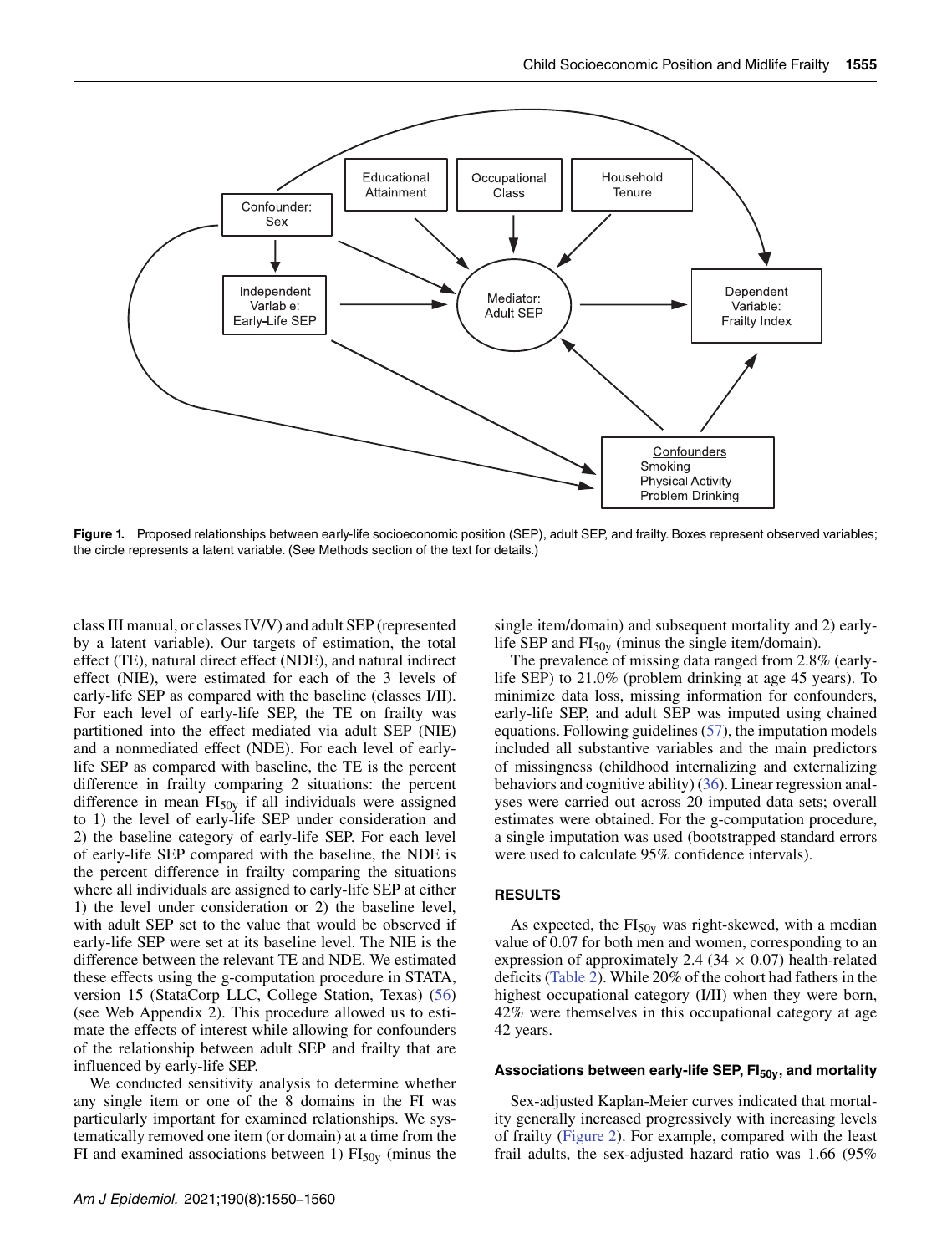

<span id="page-7-0"></span>Figure 2. Sex-adjusted Kaplan-Meier survival probabilities according to quintile of frailty index (FI) score in the 1958 British birth cohort  $(n = 8,711; 209$  deaths), 2008–2016. Higher FI scores represent higher levels of frailty.

CI: 1.01, 2.74) for adults in the fourth-highest quintile of frailty and 4.07 (95% CI: 2.64, 6.25) for the most frail adults (Web Table 2). Associations between FI and mortality remained stable when we systematically excluded a single item or domain from the FI. For example, per increase in frailty quintile, the sex-adjusted hazard ratio for mortality was 1.48 (95% CI: 1.32, 1.67); removing a single item from the index resulted in hazard ratios ranging from 1.40 (95% CI: 1.28, 1.54) to 1.54 (95% CI: 1.38, 1.71) when "self-reported health" and "number of animals named in 1 minute" were removed, respectively. When the domains were removed, hazard ratios ranged from 1.38 (95% CI: 1.24, 1.54) for cognitive function to 1.50 (95% CI: 1.33, 1.69) for comorbidity (Web Figure 2A).

Lower early-life SEP was associated with greater percent differences in  $FI<sub>50y</sub>$ . For example, each decrease (on a 4point scale) in early-life SEP was associated with a 14.2% (95% CI: 12.1, 16.3) increase in FI. Associations between early-life SEP and  $FI<sub>50y</sub>$  were broadly stable when a single item or domain was removed from the FI. For example, percent increases in FI ranged from 11.2% (95% CI: 9.48, 13.1) to 14.8% (95% CI: 12.7, 16.9) when "self-reported health" and "expect health to get worse" were removed, respectively. Associations ranged from 14.2% (95% CI: 12.1, 16.4) to 10.2% (95% CI: 7.56, 12.5) when the domains "sensory functioning" and "cognitive function" were respectively removed (Web Figure 2B).

### **Latent classes representing adult SEP**

We considered 2–5 latent classes. The 4-class solution was our chosen solution, because it had the smallest Akaike and Bayesian information criteria and a satisfactory entropy score (Web Table 3). The predicted probabilities for each of the 4 latent class memberships for adult occupational class, education, and tenure are shown in Web Table 4.

#### **Mediation analysis**

The estimated TE of early-life SEP on  $FI<sub>50y</sub>$  was 10.3% (95% CI: 3.0, 17.7) for participants with fathers in the class III nonmanual SEP category, 27.8% (95% CI: 22.2, 33.3) for those with fathers in the class III manual category, and 42.0% (95% CI: 35.5, 48.4) for those with fathers in the classes IV/V category when compared with participants with fathers in the classes I/II category [\(Table 3\)](#page-8-0). When partitioned, compared with participants with fathers in classes I/II, the estimated NDEs for participants with fathers in the class III nonmanual, class III manual, and classes IV/V categories were 15.3% (95% CI: 7.9, 22.7), 32.4% (95% CI: 26.6, 38.1), and 23.0% (95% CI: 16.4, 29.7), respectively. Mediation by (the latent variable representing) adult SEP was negligible, except for participants with fathers in classes IV/V, where the proportion mediated was 0.45% (95% CI: 0.35, 0.55).

#### **DISCUSSION**

Our study examining early-life SEP in relation to the accumulation of health-related deficits by midadulthood, carried out in a general population sample, is important for several reasons. First, we showed that by midlife, health deficits have begun to accumulate. For example, a median FI of 0.07 indicates that half the population at age 50 years had at least 2 of the considered health deficits, and similarly, one-quarter of the population had at least 4 deficits. Second, it is noteworthy that this accumulation of deficits at a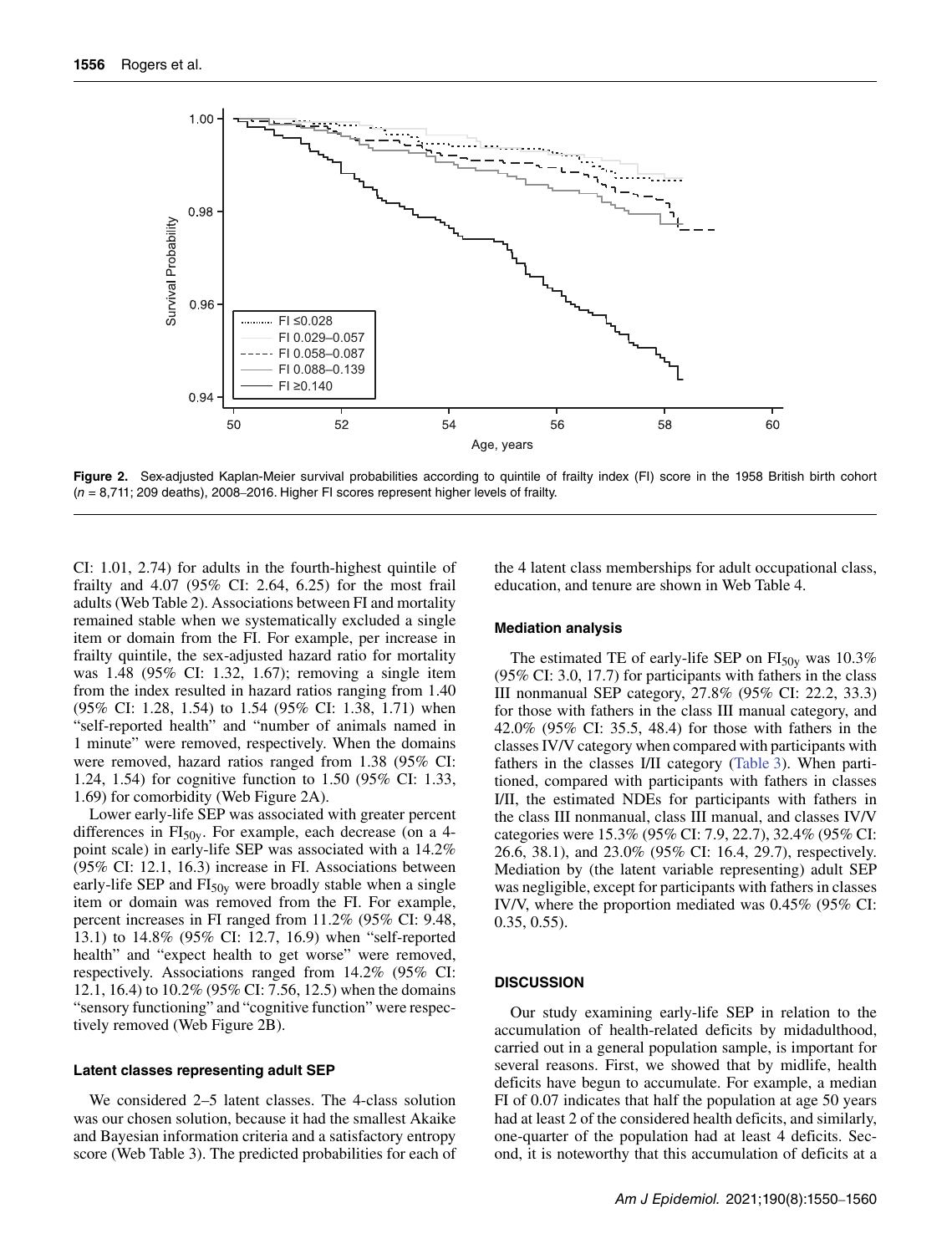<span id="page-8-0"></span>Table 3. Total, Natural Direct, and Natural Indirect Effects of Socioeconomic Position at Birth on Frailty Index Score at Age 50 Years<sup>a</sup> and Proportion Mediated<sup>b</sup> by Socioeconomic Position at Birth<sup>c</sup> in the 1958 British Birth Cohort (n = 8,711), 1958–2008<sup>d</sup>

|                                           | <b>SEP at Birth<sup>e,f</sup></b> |                 |                             |                         |                             |              |  |  |
|-------------------------------------------|-----------------------------------|-----------------|-----------------------------|-------------------------|-----------------------------|--------------|--|--|
| <b>Effect</b>                             | <b>Class III Nonmanual</b>        |                 |                             | <b>Class III Manual</b> | <b>Classes IV/V</b>         |              |  |  |
|                                           | Mean %<br><b>Difference</b>       | 95% CI          | Mean %<br><b>Difference</b> | 95% CI                  | Mean %<br><b>Difference</b> | 95% CI       |  |  |
| Total effect                              | 10.35                             | 3.02, 17.67     | 27.75                       | 22.23, 33.27            | 41.96                       | 35.48, 48.44 |  |  |
| Natural direct effect (not via adult SEP) | 15.28                             | 7.88, 22.69     | 32.36                       | 26.59, 38.14            | 23.03                       | 16.36, 29.70 |  |  |
| Natural indirect effect (via adult SEP)   | $-4.94$                           | $-7.77 - 2.10$  | $-4.61$                     | $-7.28. -1.95$          | 18.93                       | 15.49, 22.38 |  |  |
| Proportion mediated (via adult SEP)       | $-0.48$                           | $-20.39, 19.43$ | $-0.17$                     | $-0.28. -0.06$          | 0.45                        | 0.35, 0.55   |  |  |

Abbreviations: CI, confidence interval; SEP, socioeconomic position.

a Mean percentage difference in frailty index score.

**b** The proportion mediated was the natural indirect effect divided by the total effect.

<sup>c</sup> Mediator: adult SEP.

 $d$  The analysis adjusted for sex and for adult physical activity, smoking, and problem alcohol drinking as confounders of the adult SEP–frailty relationship that are themselves influenced by early-life SEP (see text, [Figure 1,](#page-6-0) and Web Appendix 1 for details).

<sup>e</sup> SEP at birth was measured as father's occupational class at birth or, if missing, at age 7 years.

<sup>f</sup> Reference group: classes I/II.

relatively young age was strongly associated with mortality up to 8 years later. For example, morality hazards were 4 times higher when comparing adults with the most deficits  $(\geq 5)$  to those with the fewest  $(0-1)$ . Third, lower SEP in early life was associated with higher levels of frailty by midadulthood, such that the estimated TE on  $FI<sub>50y</sub>$  was 42% greater for participants born in the lowest SEP category as compared with the highest. Finally, compared with those born in the highest SEP category, the effect of early-life SEP on frailty for participants born in the lowest SEP category was partly explained by continuities in disadvantage into adulthood.

A major strength of this study over previous work was the examination of an age-homogenous sample. Age is strongly associated with frailty [\(7\)](#page-9-6), and this influence could be eliminated in our study. Further strengths included examination of a large general-population sample with data collected prospectively from birth, a validated measure of frailty capturing multiple health domains, and analysis that accounted for confounders of the adult SEP–frailty relationship. We acknowledge that there is no single best indicator of SEP [\(52\)](#page-11-10). We used father's occupation at birth to represent earlylife SEP because it is a commonly used measure, reflecting a wide range of early-life social and economic indicators, including household educational attainment, income level, and social standing. In addition, rather than using a single measure of SEP in adulthood, we constructed a latent variable capturing 3 different well-established aspects of adult SEP [\(52\)](#page-11-10). Health deficits accumulate at a slower rate in midlife than at older ages [\(34\)](#page-10-25), and frailty measured in younger populations might be clinically and biologically different from that measured in older populations [\(1\)](#page-9-0). Nonetheless, our measure of frailty is particularly suited to midlife because it has demonstrated good construct validity at this life stage [\(58\)](#page-11-16) and it provides a continuous score

for the range of fitness to frailty [\(6\)](#page-9-5), allowing detection of small differences in health as compared with other measures [\(33\)](#page-10-24). Regarding temporality, our indicators of adult SEP were captured prior to age 50 years, when the FI was constructed. This provides some evidence supporting the temporal sequence of events, which is further bolstered by evidence from several cohort studies showing associations between adult SEP and a range of subsequent health conditions [\(59\)](#page-11-17). However, we do acknowledge that health can also influence subsequent SEP [\(30\)](#page-10-21). Our mediation analysis relied on several assumptions, including no unmeasured confounding and accurate parametric modeling; but required assumptions were less stringent than those for conventional alternative analyses. Finally, as with all long-term studies, attrition occurred over time. Although participants in this study had more favorable early-life and adult SEP compared with those not included, in general the sample remained broadly representative of the original cohort [\(36\)](#page-10-27). We prevented further sample reductions due to missing data by using imputation.

Our findings that health deficits have already begun to accumulate by age 50 years and are associated with subsequent mortality agree with the literature on the accumulation of health deficits in midlife [\(47,](#page-11-5) [60\)](#page-11-18). Although the implications of frailty in clinical practice may vary by age, we and other researchers [\(18,](#page-10-9) [60\)](#page-11-18) have demonstrated the utility of measuring frailty earlier in the life course. Thus, our findings emphasize that measuring frailty at a particular age is meaningful in identifying persons at risk of adverse health outcomes and, because frailty is progressive, beginning with a preclinical stage, there are opportunities for early prevention [\(1\)](#page-9-0). Furthermore, our finding that the earlylife SEP–frailty and frailty–mortality associations were not largely driven by any single item or health domain suggests that the value of the FI exceeds any single item/domain.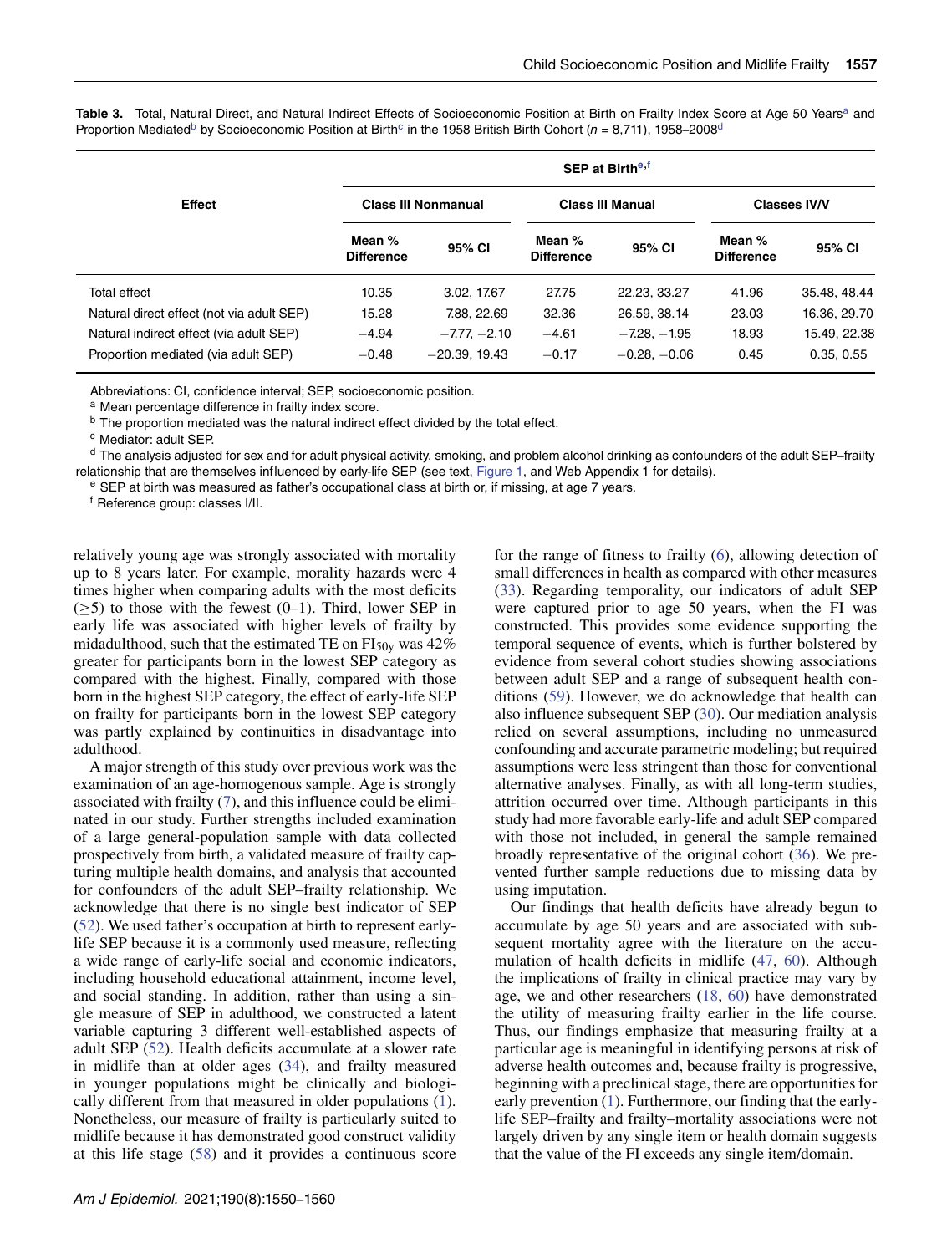Our results are consistent with previous studies showing that lower early-life SEP is associated with greater risk of frailty in adulthood [\(13,](#page-10-4) [24,](#page-10-19) [25\)](#page-10-13) such that, compared with persons born in the highest SEP category, those born in the lowest category had a 42% higher FI at age 50 years. However, we found the estimated effect of early-life SEP on frailty mediated by adult SEP to be noteworthy only for the lowest (compared with the highest) SEP category at birth. Since adult SEP did not fully explain early-life SEP associations in this cohort, other explanatory pathways may be involved. Evidence suggests that early-life socioeconomic disadvantage may lead to poor adult health via biological embedding [\(61\)](#page-11-19). For example, abnormal biological changes have been observed in adults who experienced early-life socioeconomic disadvantage in this cohort [\(62\)](#page-11-20) and else-where [\(63\)](#page-11-21), which have been proposed to lead to accelerated aging [\(64\)](#page-11-22). In addition, pathways operating via obesity and physical activity may be relevant and warrant further research. Findings that the estimated direct effects of the 2 intermediate early-life SEP categories were larger than the corresponding estimated TEs were surprising and contrasted with previous studies in which adult SEP fully explained early-life SEP–frailty associations. Discrepancies may be due to the single-aged sample examined here as compared with the broad age ranges previously examined  $(24, 25)$  $(24, 25)$  $(24, 25)$ or the younger age of adults in this study compared with others [\(13\)](#page-10-4). Notwithstanding this difference, our finding that adult SEP is an important intermediary factor through which early-life disadvantage is associated with midlife frailty agrees with other studies. Therefore, our findings, together with other evidence, suggest that interventions to improve the adult socioeconomic circumstances of persons from disadvantaged backgrounds may reduce the burden of frailty in midlife and beyond.

In conclusion, our findings have several practical and policy-relevant implications. They emphasize the value of using previously collected health data to identify persons who may be vulnerable to accelerated aging earlier in the life course. Derivations of the FI are widely used in clinical and primary-care settings in England [\(6,](#page-9-5) [65\)](#page-11-23) to systematically identify the extent of frailty in adults aged 65 years and over. Our findings suggest that similar assessments could be valuable in midadulthood and suggest that in a primary-care setting, in addition to considering single health deficits in midlife, the accumulation of deficits is also important. Identifying adults in midlife who could benefit from early interventions might reduce the burden of frailty at older ages, improving quality of life and reducing health-care costs [\(18,](#page-10-9) [60\)](#page-11-18). We highlight the importance of improving socioeconomic conditions over the whole life course in order to reduce health inequalities. Thus, a potential intervention focus could be on improving socioeconomic opportunities available in adulthood for those disadvantaged in childhood. Moreover, relative child poverty in the United Kingdom is projected to rise from 29.7% to 36.6% between 2018 and 2022 [\(66\)](#page-11-24); thus, our findings underscore the importance of much-needed policies to redress socioeconomic inequalities in childhood, because they have the potential to improve health in midadult life and beyond.

### **ACKNOWLEDGMENTS**

Author affiliations: Institute of Sport, Exercise and Health, Division of Surgery and Interventional Science, Faculty of Medical Sciences, University College London, London, United Kingdom (Nina T. Rogers, Snehal M. Pinto Pereira); MRC Unit for Lifelong Health and Aging at UCL, University College London, London, United Kingdom (Joanna M. Blodgett, Daniel H. J. Davis); Department of Medicine (Geriatrics), Faculty of Medicine, Dalhousie University, Halifax, Nova Scotia, Canada (Samuel D. Searle); and Department of Sport and Exercise Sciences, Musculoskeletal Science and Sports Medicine Research Centre, Manchester Metropolitan University, Manchester, United Kingdom (Rachel Cooper).

This work was supported by a Medical Research Council Career Development Award (award MR/P020372/1) to S.M.P.P.

We are grateful to the Centre for Longitudinal Studies, UCL Institute of Education, University College London, for use of the 1958 cohort data and to the UK Data Service for making them available.

The cohort data used in this study comply with the data-sharing policies of the Economic and Social Research Council; readers can access these data via the UK Data Archive [\(http://www.data-archive.ac.uk/\)](http://www.data-archive.ac.uk/).

The views expressed in this publication are those of the authors and not necessarily those of the funders. The funders had no input into the study design; data collection, analysis, and interpretation; the writing of the report; or the decision to submit the article for publication. Neither the Centre for Longitudinal Studies nor the UK Data Service bears any responsibility for the analysis or interpretation of these data.

Conflict of interest: none declared.

## **REFERENCES**

- <span id="page-9-0"></span>1. Clegg A, Young J, Iliffe S, et al. Frailty in elderly people. *Lancet*. 2013;381(9868):752–762.
- <span id="page-9-1"></span>2. Kojima G, Iliffe S, Walters K. Frailty index as a predictor of mortality: a systematic review and meta-analysis. *Age Ageing*. 2018;47(2):193–200.
- <span id="page-9-2"></span>3. Theou O, Brothers TD, Mitnitski A, et al. Operationalization of frailty using eight commonly used scales and comparison of their ability to predict all-cause mortality. *J Am Geriatr Soc*. 2013;61(9):1537–1551.
- <span id="page-9-3"></span>4. Theou O, Walston J, Rockwood K. Operationalizing frailty using the frailty phenotype and deficit accumulation approaches. *Interdiscip Top Gerontol Geriatr*. 2015;41: 66–73.
- <span id="page-9-4"></span>5. Fried LP, Tangen CM, Walston J, et al. Frailty in older adults: evidence for a phenotype. *J Gerontol A Biol Sci Med Sci*. 2001;56(3):M146–M156.
- <span id="page-9-5"></span>6. Rockwood K, Song X, MacKnight C, et al. A global clinical measure of fitness and frailty in elderly people. *CMAJ*. 2005; 173(5):489–495.
- <span id="page-9-6"></span>7. Rockwood K, Mitnitski A. Frailty in relation to the accumulation of deficits. *J Gerontol A Biol Sci Med Sci*. 2007;62(7):722–727.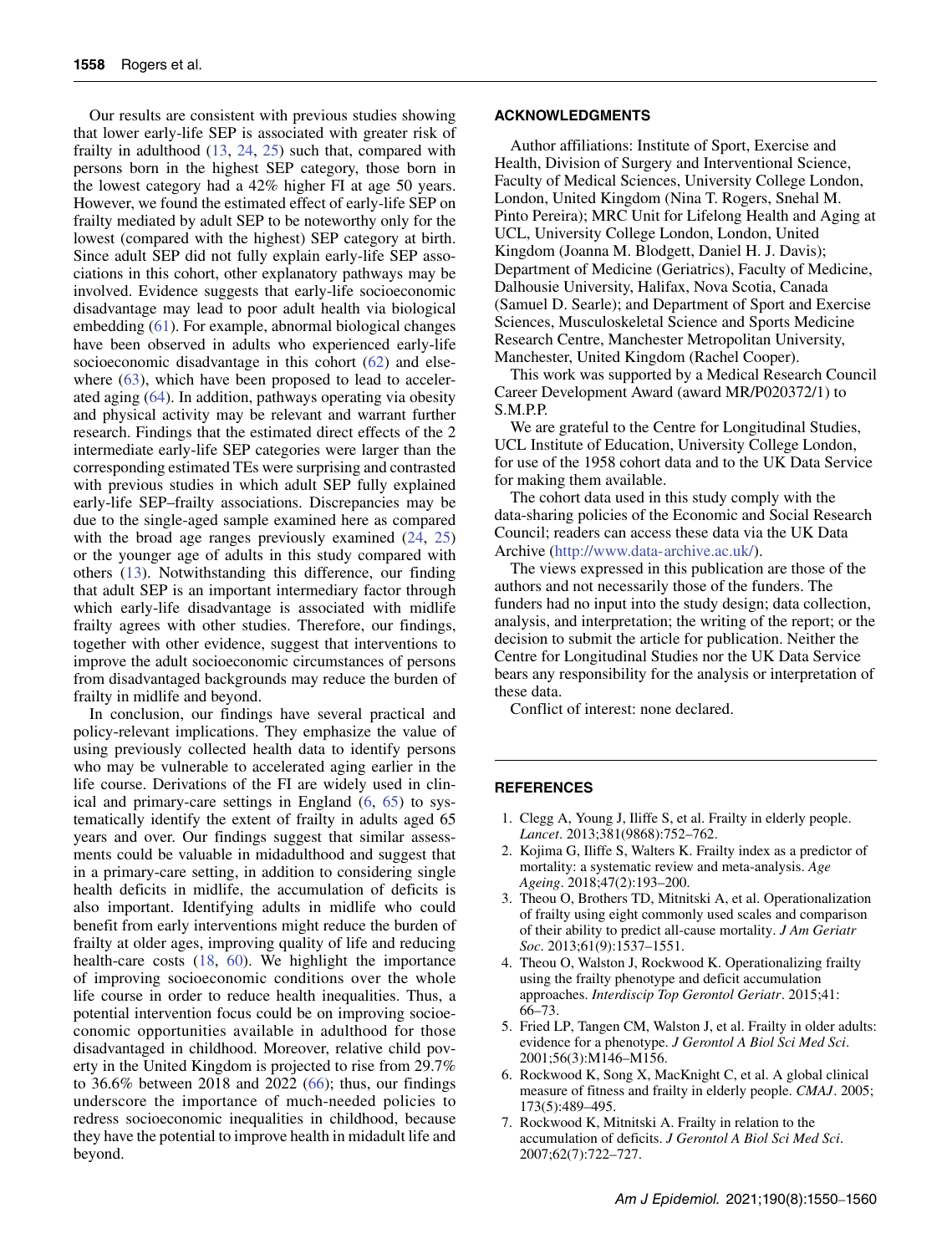- <span id="page-10-0"></span>8. Buckinx F, Rolland Y, Reginster J-Y, et al. Burden of frailty in the elderly population: perspectives for a public health challenge. *Arch Public Health*. 2015;73(1):Article 19.
- <span id="page-10-1"></span>9. Government Office for Science, United Kingdom Department for Business, Energy and Industrial Strategy. *Future of an Ageing Population*. London, United Kingdom: Government Office for Science; 2016. https://www.gov.uk/government/ [publications/future-of-an-ageing-population. Accessed](https://www.gov.uk/government/publications/future-of-an-ageing-population) February 5, 2021.
- <span id="page-10-2"></span>10. Rockwood K, Blodgett JM, Theou O, et al. A frailty index based on deficit accumulation quantifies mortality risk in humans and in mice. *Sci Rep*. 2017;7:Article 43068.
- <span id="page-10-3"></span>11. Ding YY, Kuha J, Murphy M. Multidimensional predictors of physical frailty in older people: identifying how and for whom they exert their effects. *Biogerontology*. 2017;18(2): 237–252.
- 12. Hajek A, Brettschneider C, Posselt T, et al. Predictors of frailty in old age—results of a longitudinal study. *J Nutr Health Aging*. 2016;20(9):952–957.
- <span id="page-10-4"></span>13. Gale CR, Booth T, Starr JM, et al. Intelligence and socioeconomic position in childhood in relation to frailty and cumulative allostatic load in later life: the Lothian Birth Cohort 1936. *J Epidemiol Community Health*. 2016;70(6): 576–582.
- <span id="page-10-5"></span>14. Mitnitski AB, Graham JE, Mogilner AJ, et al. Frailty, fitness and late-life mortality in relation to chronological and biological age. *BMC Geriatr*. 2002;2:Article 1.
- <span id="page-10-6"></span>15. Gill TM, Gahbauer EA, Allore HG, et al. Transitions between frailty states among community-living older persons. *Arch Intern Med*. 2006;166(4):418–423.
- <span id="page-10-7"></span>16. Lee JSW, Auyeung T-W, Leung J, et al. Transitions in frailty states among community-living older adults and their associated factors. *J Am Med Dir Assoc*. 2014;15(4):281–286.
- <span id="page-10-8"></span>17. Mitnitski A, Rockwood K. The rate of aging: the rate of deficit accumulation does not change over the adult life span. *Biogerontology*. 2016;17(1):199–204.
- <span id="page-10-9"></span>18. Hanlon P, Nicholl BI, Jani BD, et al. Frailty and pre-frailty in middle-aged and older adults and its association with multimorbidity and mortality: a prospective analysis of 493 737 UK Biobank participants. *Lancet Public Health*. 2018;3(7):e323–e332.
- <span id="page-10-10"></span>19. Kuh D. A life course approach to healthy aging, frailty, and capability. *J Gerontol Ser A Biol Sci Med Sci*. 2007;62(7): 717–721.
- <span id="page-10-11"></span>20. Bergman H, Ferrucci L, Guralnik J, et al. Frailty: an emerging research and clinical paradigm—issues and controversies. *J Gerontol A Biol Sci Med Sci*. 2007;62(7):731–737.
- <span id="page-10-12"></span>21. Alvarado BE, Zunzunegui M-V, Béland F, et al. Life course social and health conditions linked to frailty in Latin American older men and women. *J Gerontol A Biol Sci Med Sci*. 2008;63(12):1399–1406.
- <span id="page-10-14"></span>22. Herr M, Robine J-M, Aegerter P, et al. Contribution of socioeconomic position over life to frailty differences in old age: comparison of life-course models in a French sample of 2350 old people. *Ann Epidemiol*. 2015;25(9):674–680.e1.
- <span id="page-10-15"></span>23. Li Y, Xue Q-L, Odden MC, et al. Linking early life risk factors to frailty in old age: evidence from the China Health and Retirement Longitudinal Study. *Age Ageing*. 2020;49(2): 208–217.
- <span id="page-10-19"></span>24. van der Linden BWA, Cheval B, Sieber S, et al. Life course socioeconomic conditions and frailty at older ages. *J Gerontol Ser B Psychol Sci Soc Sci*. 2020;75(6): 1348–1357.
- <span id="page-10-13"></span>25. Haapanen MJ, Perälä MM, Salonen MK, et al. Early life determinants of frailty in old age: the Helsinki Birth Cohort Study. *Age Ageing*. 2018;47(4):569–575.
- <span id="page-10-16"></span>26. Marshall A, Nazroo J, Tampubolon G, et al. Cohort differences in the levels and trajectories of frailty among older people in England. *J Epidemiol Community Health*. 2015;69(4):316–321.
- <span id="page-10-17"></span>27. Bäckman K, Joas E, Falk H, et al. Changes in the lethality of frailty over 30 years: evidence from two cohorts of 70-year-olds in Gothenburg Sweden. *J Gerontol A Biol Sci Med Sci*. 2017;72(7):945–950.
- <span id="page-10-18"></span>28. Mousa A, Savva GM, Mitnitski A, et al. Is frailty a stable predictor of mortality across time? Evidence from the Cognitive Function and Ageing Studies. *Age Ageing*. 2018; 47:721–727.
- <span id="page-10-20"></span>29. VanderWeele TJ, Valeri L, Ogburn EL. The role of measurement error and misclassification in mediation analysis: mediation and measurement error. *Epidemiology*. 2012;23(4):561–564.
- <span id="page-10-21"></span>30. Harrison S, Davies AR, Dickson M, et al. The causal effects of health conditions and risk factors on social and socioeconomic outcomes: Mendelian randomization in UK Biobank. *Int J Epidemiol*. 2020;49(5):1661–1681.
- <span id="page-10-22"></span>31. Kojima G, Iliffe S, Walters K. Smoking as a predictor of frailty: a systematic review. *BMC Geriatr*. 2015;15(1): Article 131.
- <span id="page-10-23"></span>32. Mckenzie SK, Carter KN, Blakely T, et al. Effects of childhood socioeconomic position on subjective health and health behaviours in adulthood: how much is mediated by adult socioeconomic position? *BMC Public Health*. 2011; 11(1):Article 269.
- <span id="page-10-24"></span>33. Jang I-Y, Jung H-W, Lee HY, et al. Evaluation of clinically meaningful changes in measures of frailty. *J Gerontol A Biol Sci Med Sci*. 2020;75(6):1143–1147.
- <span id="page-10-25"></span>34. Kulminski A, Ukraintseva SV, Akushevich I, et al. Accelerated accumulation of health deficits as a characteristic of aging. *Exp Gerontol*. 2007;42(10):963–970.
- <span id="page-10-26"></span>35. Power C, Elliott J. Cohort profile: 1958 British birth cohort (National Child Development Study). *Int J Epidemiol*. 2006; 35(1):34–41.
- <span id="page-10-27"></span>36. Atherton K, Fuller E, Shepherd P, et al. Loss and representativeness in a biomedical survey at age 45 years: 1958 British birth cohort. *J Epidemiol Community Health*. 2008;62(3):216–223.
- <span id="page-10-28"></span>37. Searle SD, Mitnitski A, Gahbauer EA, et al. A standard procedure for creating a frailty index. *BMC Geriatr*. 2008; 8:Article 24.
- <span id="page-10-29"></span>38. Centre for Longitudinal Studies, UCL Institute of Education, University College London. *National Child Development Study Deaths Dataset, 1958–2016: Special Licence Access* [data set]. 3rd ed. (SN: 7717). Colchester, United Kingdom: UK Data Service; 2018. https://beta.ukdataservice.ac.uk/ [datacatalogue/doi/?id=7717#!%233. Accessed June 28,](https://beta.ukdataservice.ac.uk/datacatalogue/doi/?id=7717#!%233) 2020.
- <span id="page-10-30"></span>39. Hossin MZ, Björk J, Koupil I. Early-life social and health determinants of adult socioeconomic position: associations and trends across generations. *J Epidemiol Community Health*. 2020;74(5):412–420.
- <span id="page-10-31"></span>40. Broer M, Bai Y, Fonseca F. A review of the literature on socioeconomic status and educational achievement. In: *Socioeconomic Inequality and Educational Outcomes: Evidence From Twenty Years of TIMSS*. (IEA Research for Education vol. 5). New York, NY: Springer Publishing Company; 2019:7–18.
- <span id="page-10-32"></span>41. Hoogendijk EO, van Hout HPJ, Heymans MW, et al. Explaining the association between educational level and frailty in older adults: results from a 13-year longitudinal study in the Netherlands. *Ann Epidemiol*. 2014; 24(7):538–544.e2.